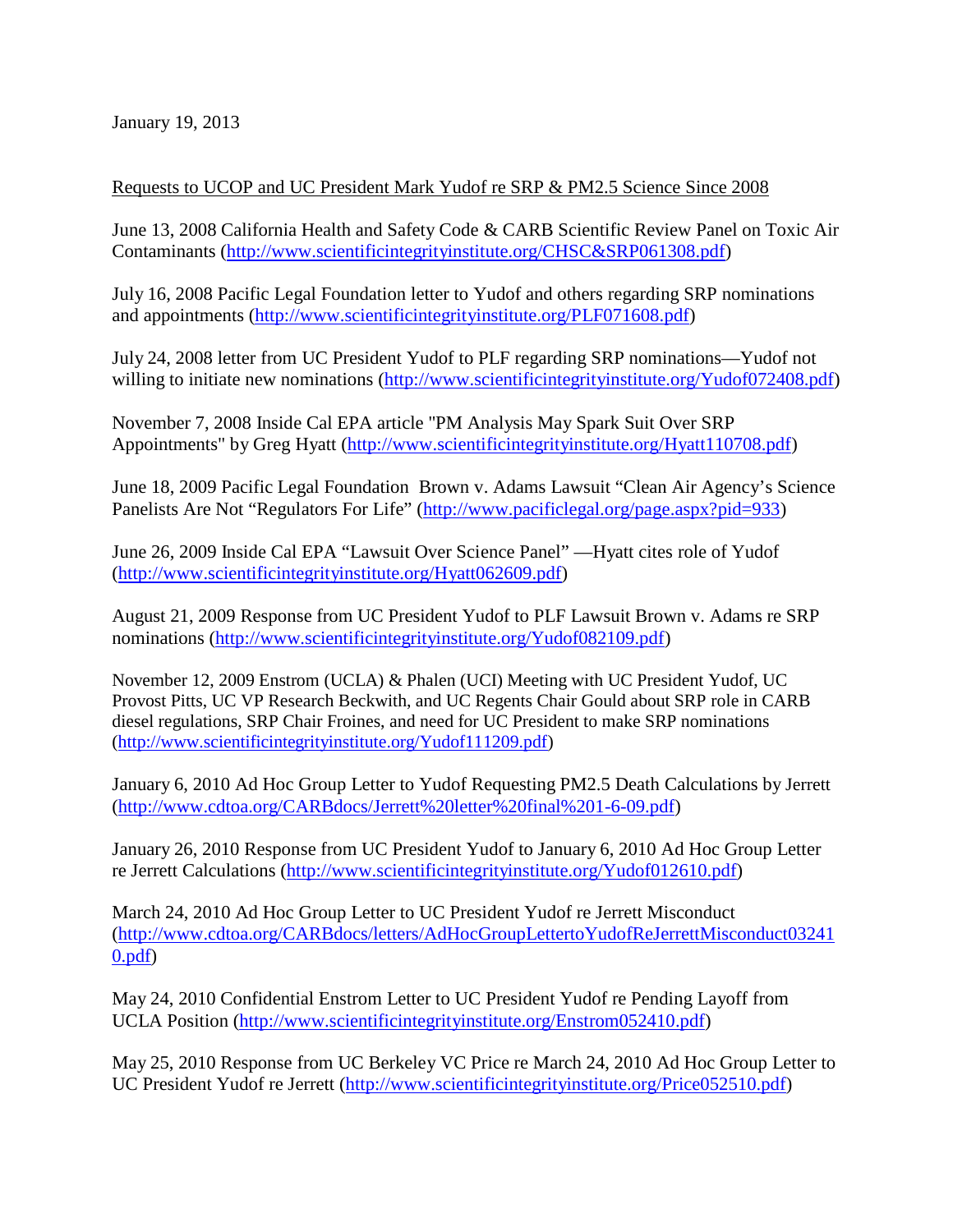June 16, 2010 Confidential Enstrom Letter to UC President Yudof re Layoff from UCLA Position [\(http://www.scientificintegrityinstitute.org/Enstrom061610.pdf\)](http://www.scientificintegrityinstitute.org/Enstrom061610.pdf)

June 29, 2010 UC President Yudof Letter to Enstrom re Layoff from UCLA Position [\(http://www.scientificintegrityinstitute.org/Yudof062910.pdf\)](http://www.scientificintegrityinstitute.org/Yudof062910.pdf)

July 22, 2010 Letter from CA Assembly Speaker Perez Appointing Kleinman to SRP Toxicology Position [\(http://www.scientificintegrityinstitute.org/Perez072210.pdf\)](http://www.scientificintegrityinstitute.org/Perez072210.pdf)

August 30, 2010 California Watch Article by Amy Standen "Under fire from industry, scientific panel is 'gutted"

[\(http://californiawatch.org/dailyreport/under-fire-industry-scientific-panel-gutted-4332\)](http://californiawatch.org/dailyreport/under-fire-industry-scientific-panel-gutted-4332)

September 1, 2010 UC VP Beckwith Emails to Enstrom re ACE Ethics Roundtable & CARB PM Science & Young Meeting [\(http://www.scientificintegrityinstitute.org/Beckwith090110.pdf\)](http://www.scientificintegrityinstitute.org/Beckwith090110.pdf)

November 2, 2010 Letter from UC President Yudof to Assembly Speaker Perez with new SRP Toxicology Nominations [\(http://www.scientificintegrityinstitute.org/Yudof110210.pdf\)](http://www.scientificintegrityinstitute.org/Yudof110210.pdf)

November 10, 2010 Letter from CA Assembly Speaker Perez Reappointing Froines to SRP Toxicology Position [\(http://www.scientificintegrityinstitute.org/Perez111010.pdf\)](http://www.scientificintegrityinstitute.org/Perez111010.pdf)

February 20, 2011 Bakersfield Californian Lois Henry Column "Politics, air rules make for a smelly situation" [\(http://www.bakersfield.com/news/columnist/henry/x1902890284/Politics-air](http://www.bakersfield.com/news/columnist/henry/x1902890284/Politics-air-rules-make-for-a-smelly-situation)[rules-make-for-a-smelly-situation\)](http://www.bakersfield.com/news/columnist/henry/x1902890284/Politics-air-rules-make-for-a-smelly-situation)

December 1, 2011 Curriculum Vitae for John R. Froines [\(http://www.scientificintegrityinstitute.org/FroinesCV1211.pdf\)](http://www.scientificintegrityinstitute.org/FroinesCV1211.pdf)

December 1, 2011 UCOP Conflict of Interest Form for John R. Froines re Nomination for Scientific Review Panel [\(http://www.scientificintegrityinstitute.org/FroinesCOI1211.pdf\)](http://www.scientificintegrityinstitute.org/FroinesCOI1211.pdf)

December 1, 2011 UCOP Criteria for Background on Identifying Scientific Experts for CARB Scientific Review Panel [\(http://www.scientificintegrityinstitute.org/UCOPSRP120111.pdf\)](http://www.scientificintegrityinstitute.org/UCOPSRP120111.pdf)

December 23, 2011 Letter from UC President Yudof to CAL EPA Rodriquez with SRP Epidemiology Nominations [\(http://www.scientificintegrityinstitute.org/Yudof122311.pdf\)](http://www.scientificintegrityinstitute.org/Yudof122311.pdf)

February 7, 2012 Letter from UC President Yudof to Assembly Speaker Perez with SRP Toxicology Nominations [\(http://www.scientificintegrityinstitute.org/Yudof020712.pdf\)](http://www.scientificintegrityinstitute.org/Yudof020712.pdf)

April 15, 2012 Bakersfield California Lois Henry Column "The ex-radical who heads air board's key panel" [\(http://www.bakersfieldcalifornian.com/health/x1322083219/The-ex-radical-who](http://www.bakersfieldcalifornian.com/health/x1322083219/The-ex-radical-who-heads-air-boards-key-panel)[heads-air-boards-key-panel\)](http://www.bakersfieldcalifornian.com/health/x1322083219/The-ex-radical-who-heads-air-boards-key-panel)

May 21, 2012 CARB Listing of Members of Scientific Review Panel on Toxic Air Contaminants [\(http://www.arb.ca.gov/srp/public.htm\)](http://www.arb.ca.gov/srp/public.htm)